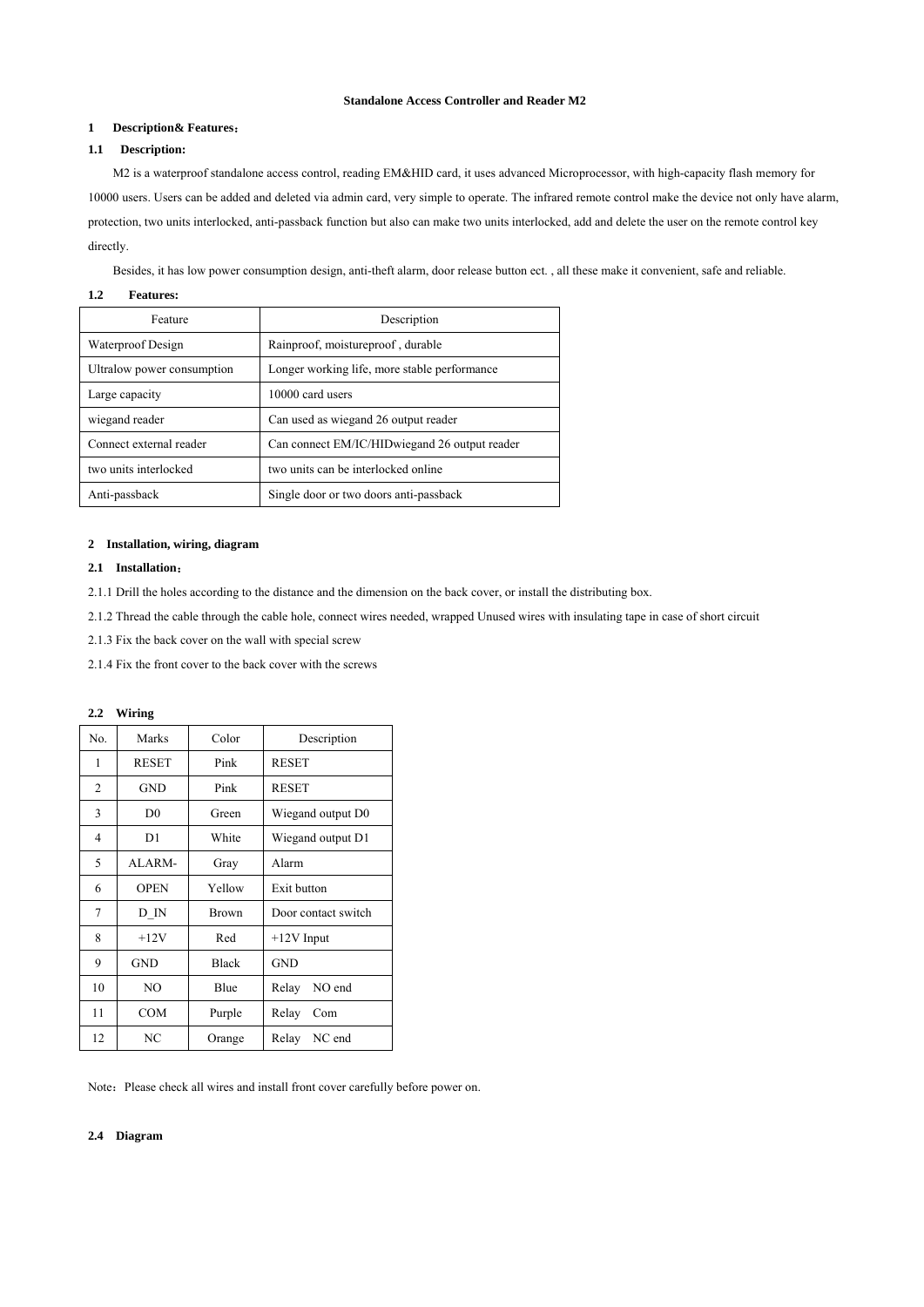



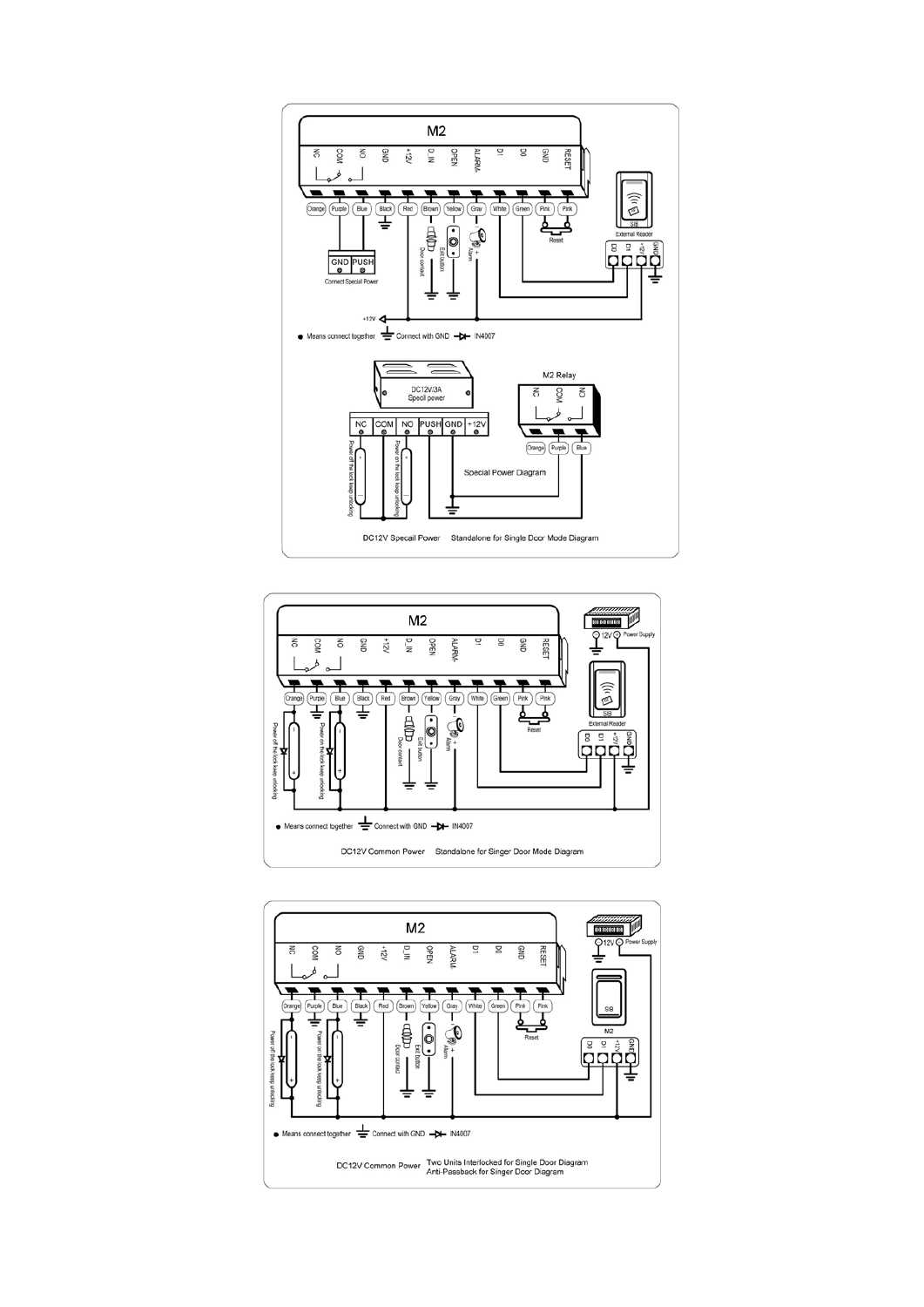



### **3 Factory Reset and Set management card**

Connect the two pink wires, then power on. After the sound "didi", Factory reset is finished. When indication LED turns green, it means you can set two admin cards now, read the first card as admin add card, the second card as admin delete card, then LED turns red flash, after this, this device can work ,resetting to factory default.

Note: Reset factory default wont delete user cards, If you present the same card when second read, the device will sound error reminding "dididi", then you can continue present another card. If no operations within 10seconds, the device will enter working mode automatically , parameter reset to factory default.

## **4 Admin setting on keypad**

## **Entering admin operating mode:**

Press **\*** Master code # factory default:999999

Note: All the below operations need be under programming mode.

## **4.1 Change the master code**:

|  |  |  | Press $\begin{bmatrix} 0 \\ \end{bmatrix}$ new code # $\begin{bmatrix} \end{bmatrix}$ repeat new master code# |
|--|--|--|---------------------------------------------------------------------------------------------------------------|
|--|--|--|---------------------------------------------------------------------------------------------------------------|

Note: Master Code length:6~8 digits

## **4.2 Add users by remote control**:

## **4.2.1 Read card to add user**:

Press  $\boxed{1}$  read card  $\#$  read card ...  $\boxed{\#}$ 

**4.2.2 Use ID Number to add user**:

# Press  $\boxed{1}$  card number # ... card number # ...  $\boxed{4}$

Note: 1.Card number must be 8 or 10 digits, if the card number is less than 8 or 10 digits, input 0 before the card number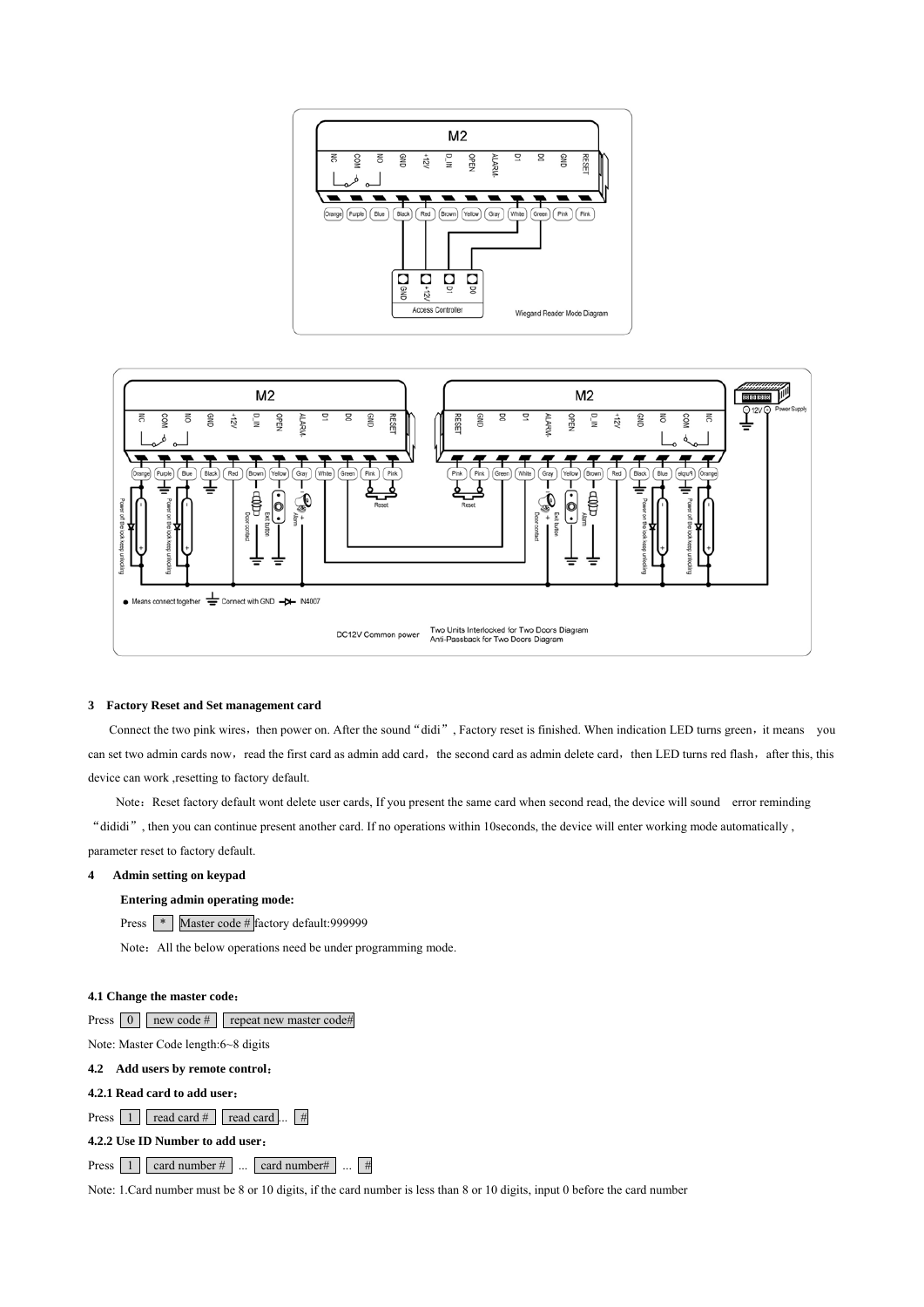|     | 4.2.3 Add consecutive number card.:                                                                     |
|-----|---------------------------------------------------------------------------------------------------------|
|     | card quantity#<br>8 or 10 digits card number<br>press 1                                                 |
|     | Add consecutive number cards users, card quantity 1-9999, green fast flash.                             |
|     | 4.3 Delete users via remote control:                                                                    |
|     | 4.3.1 Read card to delete user:                                                                         |
|     | read card<br>read card<br>2 <sup>1</sup><br>$#$  <br>press                                              |
|     | 4.3.2 Use card NO. to delete user:                                                                      |
|     | 8 or 10 digits card number #<br>8 or 10 digits card number #<br>pres <sub>1</sub> 2<br>$#$ .            |
|     | 4.3.3 Delete all users:                                                                                 |
|     | $20000 \#$<br>press                                                                                     |
|     | Note: This operation will delete all users, but admin card wont be deleted                              |
|     | 4.4 Safe mode setting:                                                                                  |
|     | 4.4.1 Normal mode (factory default) :                                                                   |
|     | #<br>press <sub>3</sub><br>$\theta$<br>$^{\circ}$                                                       |
|     | 4.4.2 Dead mode:                                                                                        |
|     | press $3 \mid 1 \mid$<br>#                                                                              |
|     | read invalid cards 10 times continuously within 10minutes, the device be dead for 10 minutes            |
|     | 4.4.3 Alarm mode:                                                                                       |
|     | #<br>press 3<br>2 <sup>1</sup>                                                                          |
|     | read invalid cards 10times continuously within 10minutes. Both external alarm and built-in alarm sound. |
|     |                                                                                                         |
| 4.5 | Door open time setting:                                                                                 |
|     | $0 - 99$<br>$press \mid 4$<br>#                                                                         |
|     | Note: range"0~99seconds", 0mS equates 50mS.                                                             |
| 4.6 | Alarm time setting:                                                                                     |
|     | press $\overline{5}$<br>$0 \sim 3$<br>#                                                                 |
|     | Note: range"0~3minutes", factory default 1minute.                                                       |
|     | 4.7 Red light mode setting:                                                                             |
|     | 4.7.1 Static disable mode:                                                                              |
|     | #<br>press 6<br>$\vert 0 \vert$                                                                         |
|     | 4.7.2 Static normal mode (factory default) :                                                            |
|     | #<br>press $\boxed{6}$<br>1                                                                             |
|     | 4.8 Interlock setting:                                                                                  |
|     | 4.8.1 Close interlock (factory default) :                                                               |
|     | #<br>$7\phantom{.0}$<br>press<br>$\vert 0 \vert$<br>$\circ$                                             |
|     | 4.8.2 Open interlock:                                                                                   |
|     | #<br>pres <sub>1</sub> 7<br>$\mathbf{1}$                                                                |
|     | 4.9 Anti-passback mode setting:                                                                         |
|     | 4.9.1 Disable anti-passback (factory default) :                                                         |
|     | $pres8$ 8<br>$#$  <br>$\vert 0 \vert$                                                                   |
|     | 4.9.2 Enable anti-passback host mode:                                                                   |
|     | #<br>8<br>press                                                                                         |
|     | 4.9.3 Enable anti-passback subsidiary mode:                                                             |
|     | #<br>Press 8<br>2 <sup>1</sup>                                                                          |

Note: Details will be illustrated in Advanced Application below.

2. press  $\#$  confirm, press last  $\#$  finish, press  $*$  exit.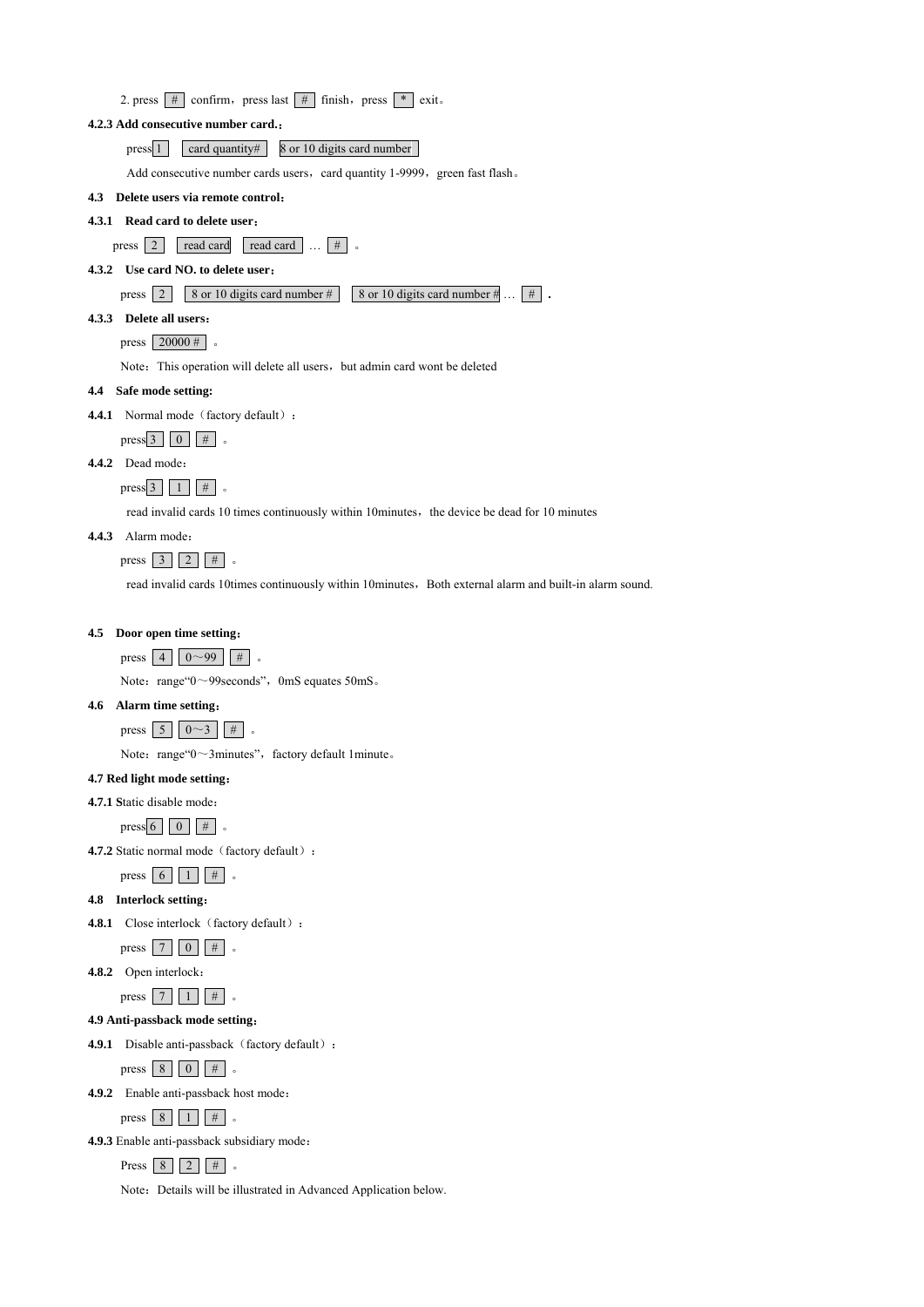## **5 Admin card operation**:

**5.1 Add user**:

Press read admin add card read user card1 read user card2 ..., finally read admin add card exit. **5.2 Delete user**: Press read admin delete card read user card1 read user card2 ..., finally read admin delete card exit.

## **6 User open door operation**

Read user card, read valid user card, door will be open,but admin card cant open the door.

# **7 Remove alarm operation**

**7.1** External alarm and built-in alarm both sound

Read user card , admin card or input admin pin  $#$  , alarm will be removed.

# **7.2** Inside buzzer alarm after door close

Close door or press user card, admin card or input admin password  $#$ , alarm will be removed.

## **8 Sound and Light Indication**

| Operation               | <b>LED</b> Color  | <b>Buzzer</b> |
|-------------------------|-------------------|---------------|
| Initialization          | Orange            | didi          |
| Static                  | Red Flash         |               |
| Valid press key         |                   | $di -$        |
| Enter programme         | Red               | $di -$        |
| Setting                 | Orange            | di            |
| Exit                    | Red Flash         | $di -$        |
| <b>Operation Failed</b> |                   | didi          |
| Lock open               | Green             | $di -$        |
| Alarm                   | Red Ouick Flash   | Alarm         |
| Add sequential No. card | Green Quick Flash |               |

## **9 Specifications**

| <b>Operating Voltage</b>     | $DC12V \pm 10\%$      |
|------------------------------|-----------------------|
| Static                       | $<$ 30mA              |
| Card Reading Distance        | $5 \sim 8$ cm         |
| <b>Operating Temperature</b> | $-10\sim60^{\circ}$ C |
| <b>Operating Humidity</b>    | $20\% \sim 98\%$      |
| Lock Output Load             | 2A                    |
| Alarm Output Load            | 2A                    |
| management card              | 2pcs                  |

## **10 Packing List**

| <b>Name</b>                   | Model/Spec      | Quantity |
|-------------------------------|-----------------|----------|
| Access Control                | M <sub>2</sub>  |          |
| <b>Infared Remote Control</b> |                 |          |
| Manager Add Card              |                 |          |
| Manager Delete Card           |                 |          |
| Manual                        | M <sub>2</sub>  |          |
| Self tapping screws           | $\Phi$ 3.5*27mm | 2        |
| Screw driver                  | Star            |          |